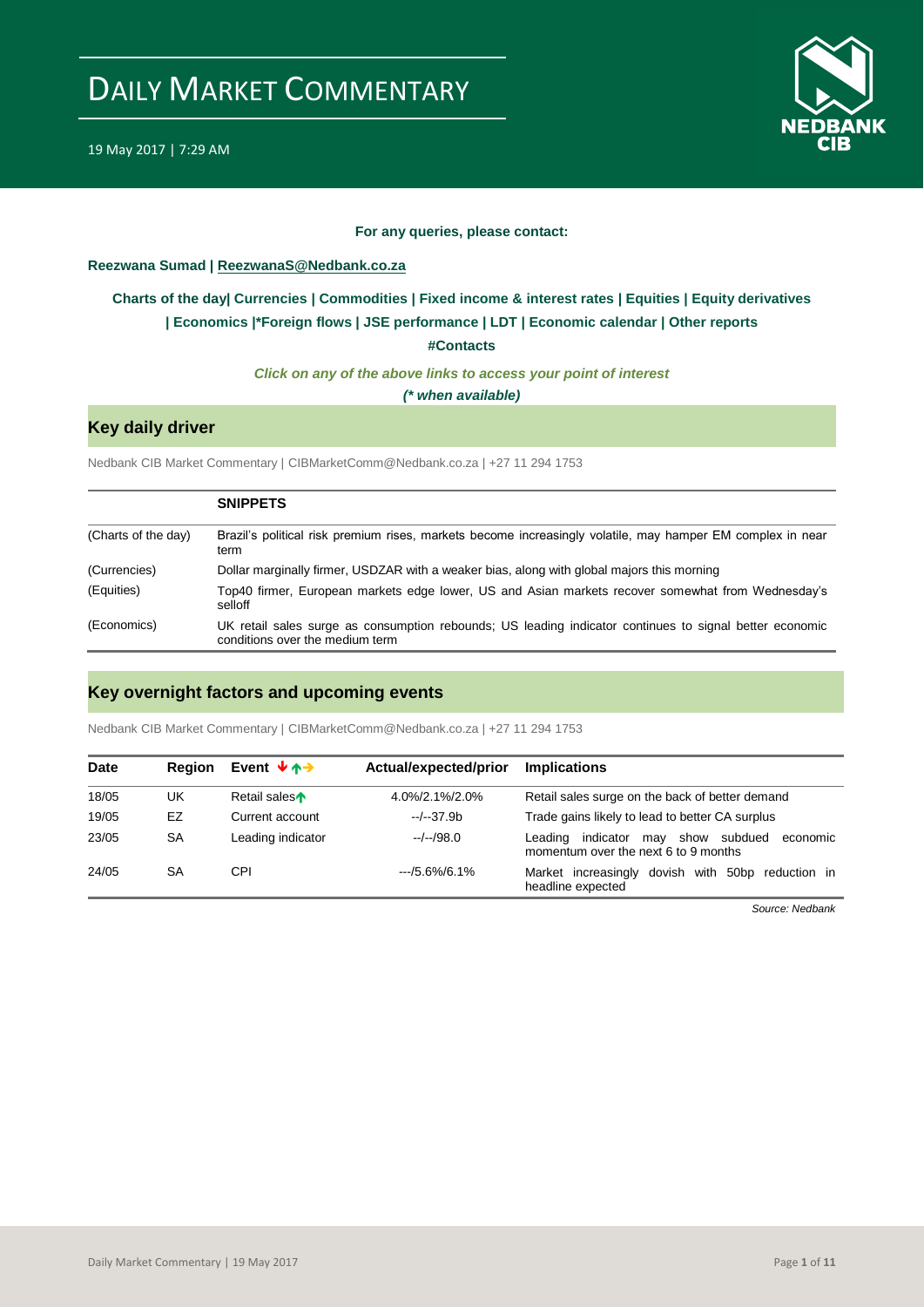

## <span id="page-1-0"></span>**Charts of the day [back to top](#page-0-0)**

Nedbank CIB Market Commentary | CIBMarketComm@Nedbank.co.za | +27 11 294 1753

- While South Africa has experienced a bout of political unrest in April, EM woes are not over yet as Brazil now make headlines for all the wrong reasons. President Michael Temer is currently embroiled in a scandal in which he is alleged to have approved of payments made to the former speaker of the House (Eduardo Cunha), who is now jailed for his involvement in the Petrobas scandal, who was responsible for initiating the impeachment of Dilma Rousseff. It is alleged that Cunha is in possession of incriminating evidence of his colleagues, and that President Temer was in conversation with the owners of Brazil's largest meat-packaging firm for payments to be made to Cunha to keep him quite. This is being dubbed the 'carwash' scandal, in which, among others, SOEs in Brazil have awarded large and inflated contracts to various companies who then paid politicians in order to show their appreciation for obtaining the contracts (illegally).
- The implications thus far have been widespread and include growing protest by politicians and the public for the president to be removed. In markets, Brazil's Ibovespa slumped 10%, and triggered a circuit breaker, while the real weakened by 6%. The 5 year CDS spread surged by 60 bps, to the highest among the sample of EM peers below. A gauge of FX volatility, the 3-month implied USDBRL volatility, surged to the highest among its EM peers, and to the highest in more than a year.
- Opposition parties appear disgruntled with Temer's austerity measures as the economy remains in recession. An impeachment or resignation of the president will result in a surge in uncertainty, bond yields, CDS spreads, a slump in confidence levels and the real, possible further downgrades and would trigger several rounds of votes by Congress in order to decide on a new president. This would most certainly impact the broader EM complex negatively over the near term.
- Political uncertainty in the US, has also raised volatility indices and aided a slump in equity indices. Rising geopolitical tensions, especially within emerging markets will likely be negative for flows into Ems, which have been driven by a risk rally for more than a year.

**Brazil CDS spread rises above EM peers as political risks flares up**



#### **Global volatility benchmarks rises on the back of political uncertainty**



*Source: Bloomberg, Nedbank*



### **Brazilian real's 3-month implied volatility surges to a 1 year high**

*Source: Bloomberg, Nedbank*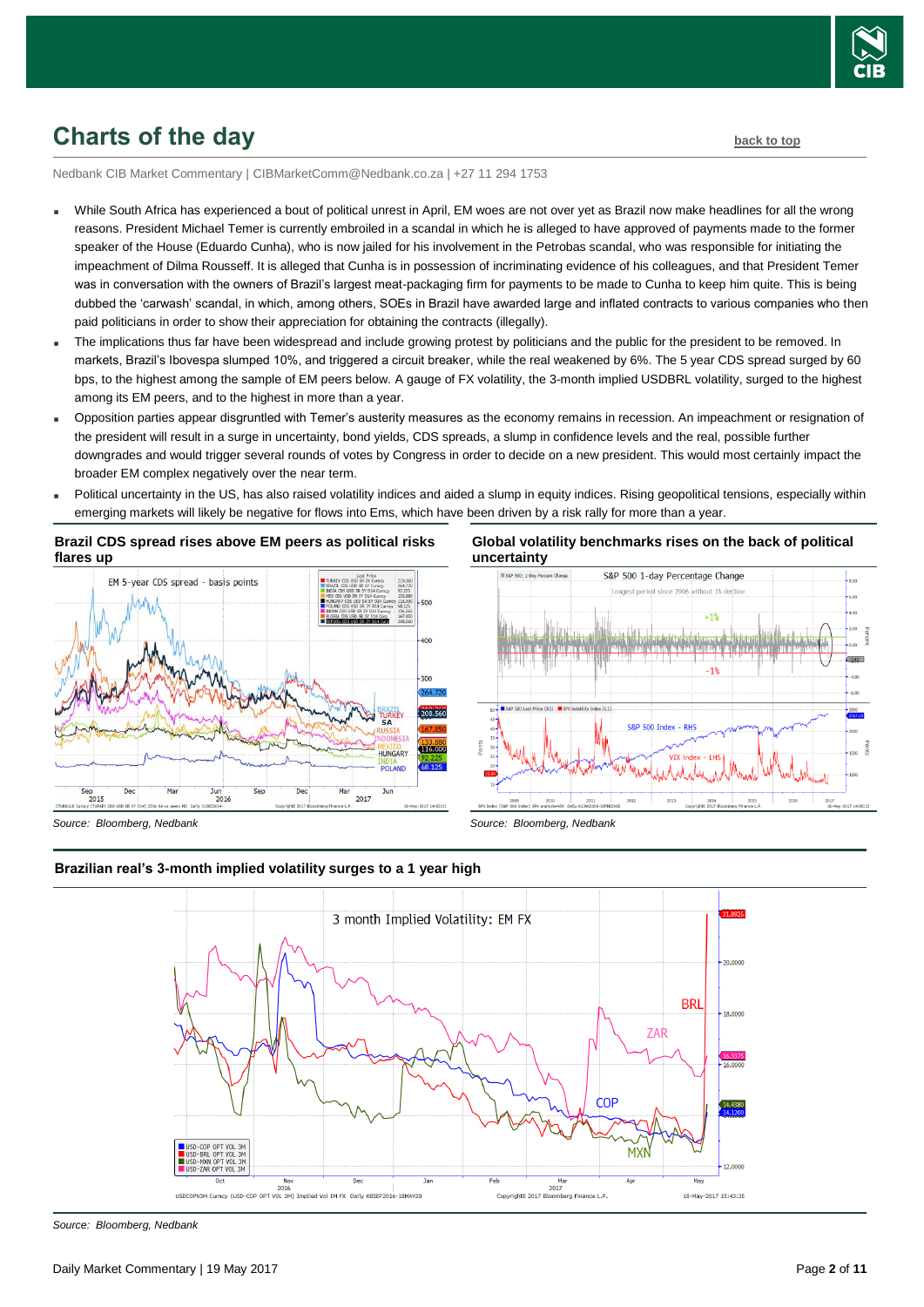

# <span id="page-2-0"></span>**Currencies [back to top](#page-0-0)**

Business Banking FX | +27 11 535 4003 | Corporate FX | +2711 535 4002 | Institutional FX | +2711 535 4005

- The local session opened with the rand trading at 13.2800, this post the move to 13.4100 earlier in the far east session, however the prevailing global and local outlook provided the catalyst for significant dollar buying which saw the rand trade to a high of 13.5850 on the day, before closing the day trading at 13.4125.
- This morning the rand is currently trading at 13.3750, EURZAR is trading at 14.8715 and GBPZAR trading at 17.3365.
- On the international front, EURUSD has relinquished some of its recent gains, trading back from a high of 1.1170 , to test back below the 1.1100 level , this morning currently trading at 1.1110.
- Gold initially posted decent gains against the backdrop of global uncertainty and a flight to safe havens, but as a degree of calm has returned, longs were neutralised and it is currently trading at 1247.50.
- No local data releases scheduled for today, from Europe we have German PPI, Italian current account, Eurozone current account and consumer confidence, no U.S releases.
- Post the initial risk aversion the rand has managed to trade back from the extremes, the move to the top side extending to marginally short of the next technically significant level around 13.6300, locally the ongoing political wrangling and the possibility of further ratings agency activity continue to dominate headlines.

|                                                                  |             | $\sqrt{\Delta}$ | $\sqrt{2}$       | $\%$ $\Delta$ | <b>Month</b> |                     |
|------------------------------------------------------------------|-------------|-----------------|------------------|---------------|--------------|---------------------|
| <b>Maiors</b>                                                    | Last price  | $-1d$           | <b>MTD</b>       | <b>YTD</b>    | trend        | <b>USD</b> trend    |
| <b>GBPUSD</b>                                                    | 1.30        | $-0.30$         | 0.03             | 4.98          | ⇑            | USD weakness        |
| <b>EURUSD</b>                                                    | 1.11        | $-0.12$         | 2.00             | 5.67          | ⇑            | USD weakness        |
| <b>USDJPY</b>                                                    | 111.44      | 0.42            | $-0.04$          | $-4.72$       | ⊕            | USD weakness        |
| <b>USDAUD</b>                                                    | 1.35        | 0.12            | 0.86             | $-3.02$       | ⇑            | USD strength        |
|                                                                  |             | $\%$ $\Delta$   | $\%$ $\Delta$    | $\%$ $\Delta$ | <b>Month</b> | <b>ZAR</b> trend    |
| <b>Rand crosses</b>                                              | Last price  | $-1d$           | <b>MTD</b>       | <b>YTD</b>    | trend        |                     |
| <b>USDZAR</b>                                                    | 13.38       | $-0.30$         | 0.09             | $-2.60$       | ♠            | ZAR weakness        |
| GBPZAR                                                           | 17.34       | $-0.59$         | 0.10             | 2.31          | ⇑            | ZAR weakness        |
| <b>FURZAR</b>                                                    | 14.87       | $-0.42$         | 2.11             | 2.90          | ⇑            | <b>ZAR</b> weakness |
| <b>AUDZAR</b>                                                    | 9.94        | $-0.41$         | $-0.73$          | 0.36          | ⊕            | ZAR strength        |
| ZARJPY                                                           | 8.33        | 0.76            | $-0.11$          | $-2.35$       | ⊕            | ZAR weakness        |
|                                                                  |             | $\%$ $\Delta$   | $\%$ $\Delta$    | $\%$ $\Delta$ | <b>Month</b> | <b>ZAR</b> trend    |
| <b>African FX</b>                                                | Last price  | $-1d$           | <b>MTD</b>       | <b>YTD</b>    | trend        |                     |
| ZARMWK (Malaw ian kw acha)                                       | 54.34       | 0.27            | 0.07             | 2.57          | ⇑            | ZAR strength        |
| ZARBWP (Botsw ana pula)                                          | 0.78        | 0.21            | $-0.26$          | $-0.10$       | ⊕            | ZAR weakness        |
| ZARKES (Kenyan shilling)                                         | 7.72        | 0.31            | 0.11             | 3.52          | ⇑            | ZAR strength        |
| ZARMUR (Mauritian rupee)                                         | 2.59        | 0.88            | $-0.34$          | $-1.14$       | ⊕            | ZAR weakness        |
| ZARNGN (Nigerian naira)                                          | 23.56       | 0.32            | 0.38             | 2.70          | ⇑            | ZAR strength        |
| ZARGHS (Ghanian cedi)                                            | 0.32        | $-2.51$         | 3.03             | 4.02          | ⇑            | ZAR strength        |
| ZARZMW (Zambian kw acha)                                         | 0.69        | $-0.99$         | $-1.38$          | $-5.12$       | ⊕            | ZAR weakness        |
| ZARMZN (Mozambican metical)                                      | 4.55        | 0.32            | $-5.36$          | $-12.69$      | ⊕            | ZAR weakness        |
| Correspondent Characteristics Canada Canada Canada Canada Canada | <b>Time</b> |                 | 2017/05/10 07:25 |               |              |                     |

Possible trading range in the rand today 13.2500 to 13.5500

*\*Please note that the sign on the % change reflects the change on the headline number. The narrative indicates the trend direction over the month. For trade in any of these currencies, contact our FX dealing desks*

### **USDZAR**



### **EUR/USD**

*Source: Bloomberg, Nedbank*



*Source: Bloomberg, Nedbank*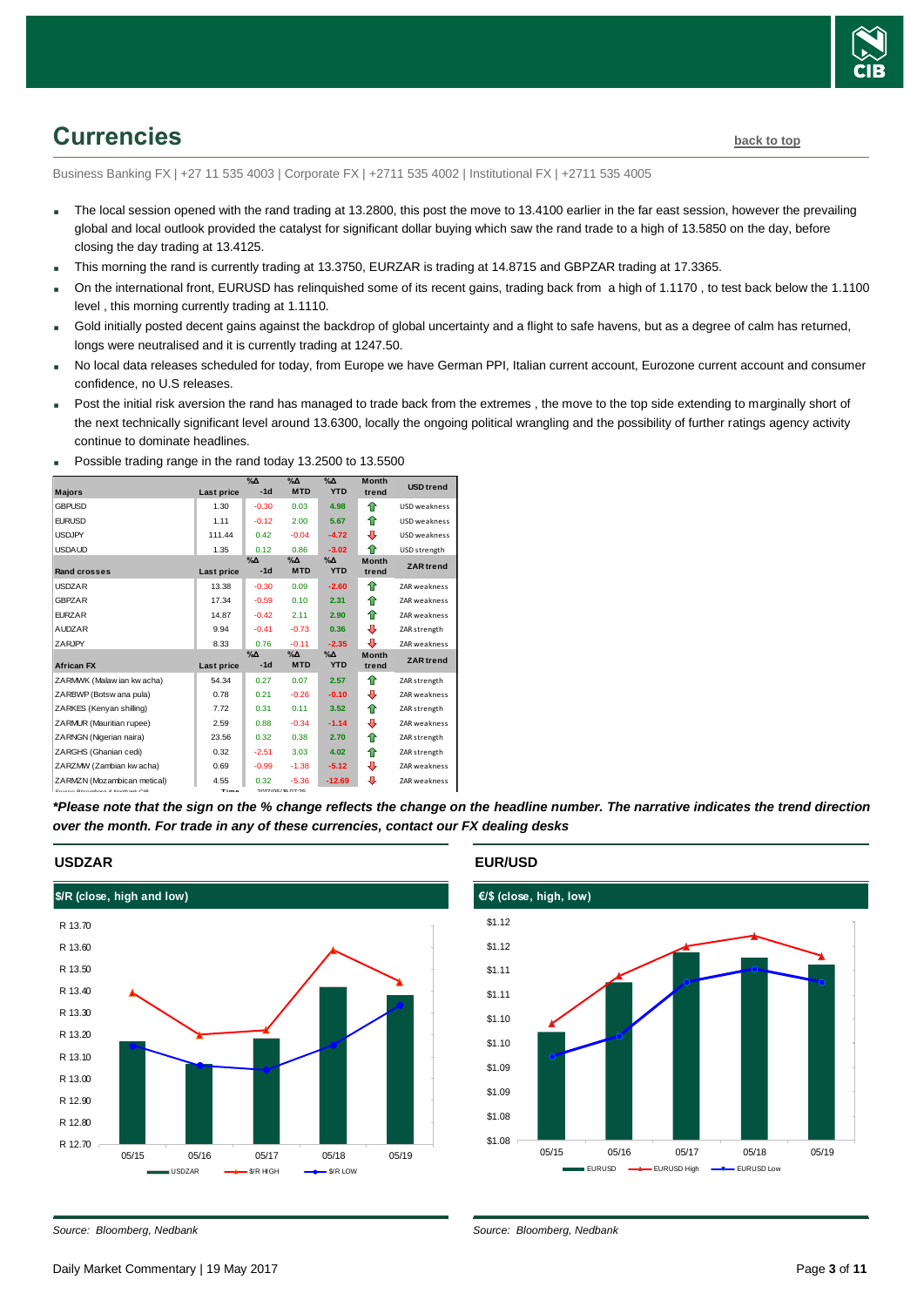

## <span id="page-3-0"></span>**Commodities [back to top](#page-0-0)**

Nedbank CIB Market Commentary | CIBMarketComm@Nedbank.co.za | +27 11 294 1753| +27 11 535 4038

- Bullion eased marginally as the dollar rose marginally as well. Gold will continue to track the dollar inversely, unless we see a surge in safe haven demand. The near term outlook remains supportive of billion, especially if the dollar remains on the back foot.
- Brent initially dropped by \$1/bbl. as markets weighed a marginal increase in US gas stockpiles last week. However, reports of 82% of OPEC members supporting an extension of production cuts resulted in a rise in the oil price of a similar magnitude. OPEC meets next week in order to deliberate on an extension of productions cuts towards year-end.

| <b>Commodities</b>              | Last price | $\% \Delta$<br>$-1d$ | %Δ<br><b>MTD</b> | $\% \Delta$<br><b>YTD</b> | <b>Month</b><br>trend |
|---------------------------------|------------|----------------------|------------------|---------------------------|-----------------------|
|                                 |            |                      |                  |                           |                       |
| Brent near future (\$)          | 52.92      | 0.78                 | 2.30             | $-6.86$                   | ⇑                     |
| WTI crude (\$)                  | 49.80      | 0.91                 | 0.95             | $-7.30$                   | ⇑                     |
| Gold spot (\$)                  | 1 247.85   | $-0.53$              | $-1.61$          | 8.75                      | ⇩                     |
| Platinum spot (\$)              | 930.08     | $-0.65$              | $-1.70$          | 2.99                      | ⊕                     |
| SA w hite maize spot (R)        | 1830.00    | 1.50                 | $-4.39$          | $-48.33$                  | J                     |
| Source: Bloomberg & Nedbank CIB | Time       |                      | 2017/05/19 07:25 |                           |                       |

### **Platinum vs Gold**



**Brent Crude vs West Texas Intermediate**



*Source: Bloomberg*

*Source: Bloomberg*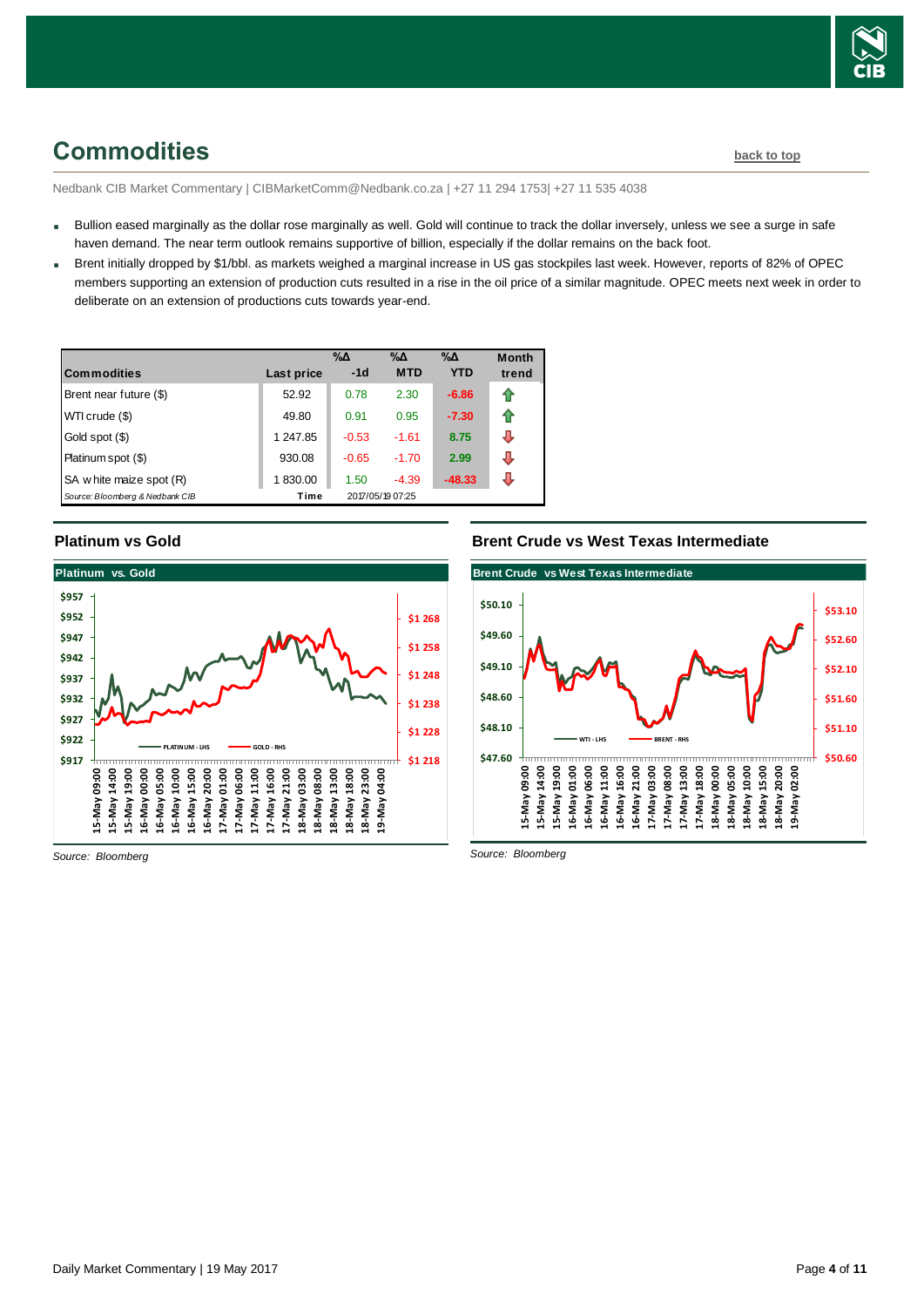

# <span id="page-4-0"></span>**Fixed income and interest rates [back to top](#page-0-0)** back to top

Bond flow sales |+2711 535 4021 | Corporate Money Markets | +2711 535 4007 | Business Bank Money Markets | +2711 535 4006

|                                 |            | $\Lambda$      | $\Lambda$        | Δ          | <b>Month</b> |
|---------------------------------|------------|----------------|------------------|------------|--------------|
| <b>Bonds</b>                    | Last price | 1 <sub>d</sub> | <b>MTD</b>       | <b>YTD</b> | trend        |
|                                 | $\%$       | bps            | bps              | bps        |              |
| R203-0.3 yrs                    | 7.44       | $-1.00$        | $-0.70$          | $-26.80$   | ⊕            |
| R208-3.9 yrs                    | 7.67       | $-0.10$        | $-1.20$          | $-61.00$   | ⊕            |
| R186-9.6 yrs                    | 8.76       | $-0.10$        | 6.90             | $-15.30$   | ⇑            |
| R2048-30.8 yrs                  | 9.79       | $-0.10$        | 13.20            | 16.90      | 合            |
| <b>US 10 vr</b>                 | 2.24       | 0.80           | $-4.30$          | $-20.70$   | ⊕            |
| <b>UK 10 yr</b>                 | 1.06       | $-0.94$        | $-2.49$          | $-14.61$   | ⊕            |
| German 10 yr                    | 0.34       | $-9.26$        | 8.20             | 96.00      | 合            |
| Japan 10 yr                     | 0.04       | $-21.28$       | 105.56           | $-19.57$   | ♠            |
|                                 |            | Δ              | Δ                | Δ          | <b>Month</b> |
| <b>Money Market</b>             | Last price | 1 <sub>d</sub> | <b>MTD</b>       | <b>YTD</b> | trend        |
|                                 | $\%$       | bps            | bps              | bps        |              |
| SA repo rate                    | 7.00       | 0.00           | 0.00             | 0.00       | ⇛            |
| SA prime rate                   | 10.50      | 0.00           | 0.00             | 0.00       | ⇨            |
| SA CPI (MTD = previous month)   | 6.10       |                | $-20.00$         |            | ⊕            |
| SA 3m JIBAR                     | 7.34       | 0.00           | 0.00             | $-1.60$    |              |
| SA 3m NCD                       | 7.33       | 0.00           | 0.00             | $-5.00$    |              |
| SA 6m NCD                       | 7.88       | 0.00           | $-2.50$          | $-10.00$   | ⊕            |
| SA 12m NCD                      | 8.33       | 5.00           | 2.50             | $-12.50$   | ⇑            |
| US 3m LIBOR                     | 1.17       | $-0.67$        | $-0.06$          | 17.38      | ⊕            |
| UK 3m LIBOR                     | 0.31       | $-0.44$        | $-1.84$          | $-5.98$    | ⊕            |
| Japan 3m LIBOR                  | $-0.01$    | $-0.56$        | $-0.56$          | 4.40       | ⊕            |
| Source: Bloomberg & Nedbank CIB | Time       |                | 2017/05/19 07:25 |            |              |

|                                  |            | Δ              | Δ          | Δ          | <b>Month</b> |
|----------------------------------|------------|----------------|------------|------------|--------------|
| <b>FRAs and Swaps</b>            | Last price | 1 <sub>d</sub> | <b>MTD</b> | <b>YTD</b> | trend        |
|                                  | %          | bps            | bps        | bps        |              |
| 3X6 FRA                          | 7.27       | $-0.50$        | 2.50       | $-12.50$   | ⇑            |
| 6X9 FRA                          | 7.18       | $-1.00$        | 2.00       | $-24.00$   | ✿            |
| 9X12 FRA                         | 7.08       | 0.00           | 1.00       | $-37.00$   | 合            |
| <b>18X21 FRA</b>                 | 7.16       | 2.00           | 2.00       | $-37.00$   | 合            |
| SA 2yr Swap                      | 7.18       | 0.50           | 1.60       | $-28.10$   | 合            |
| SA 3yr Swap                      | 7.26       | $-0.50$        | $-0.40$    | $-30.10$   | ⊕            |
| SA 5yr Sw ap                     | 7.51       | $-1.00$        | 0.00       | $-30.10$   | ⇛            |
| SA 10yr Swap                     | 8.02       | $-1.50$        | 2.50       | $-32.50$   | ⇮            |
| SA 15yr Sw ap                    | 8.22       | $-2.00$        | 3.00       | $-27.00$   | ♠            |
|                                  |            |                |            |            |              |
|                                  |            | Δ              | Δ          | Δ          | <b>Month</b> |
| <b>Spreads</b>                   | Last price | 1 <sub>d</sub> | <b>MTD</b> | <b>YTD</b> | trend        |
|                                  | %          | bps            | bps        | bps        |              |
| 2v10y                            | $-0.84$    | 2.00           | $-0.90$    | 4.40       | ⊕            |
| 3v10v                            | $-0.78$    | 1.00           | $-2.90$    | 2.40       | ⊕            |
| R186-R203                        | 1.31       | 0.90           | 7.60       | 11.50      | ✿            |
| R2048-R186                       | 1.03       | $-0.00$        | 6.30       | 32.20      | 合            |
| 5y-R186                          | $-1.24$    | $-0.90$        | $-6.90$    | $-14.80$   | ⊕            |
| 10y-R186                         | $-0.72$    | $-1.40$        | $-4.40$    | $-17.20$   | ⊕            |
| 15y-R186                         | $-0.52$    | $-1.90$        | $-3.90$    | $-11.70$   | ⊕            |
| SA 5yr CDS spread - basis points | 204.08     | 9.57           | 13.74      | $-12.92$   | ⇑            |

 We are opening as we closed in both rates and FX as some afternoon calm was restored to early nerves in global risk market. An underweight local community used the opportunity to cover some lumpy offshore outflows, but most locals want more yield for their risk given the local political risk. 8.85/8.65 remains the range for now. US10s have ticked higher overnight to 2.24ish.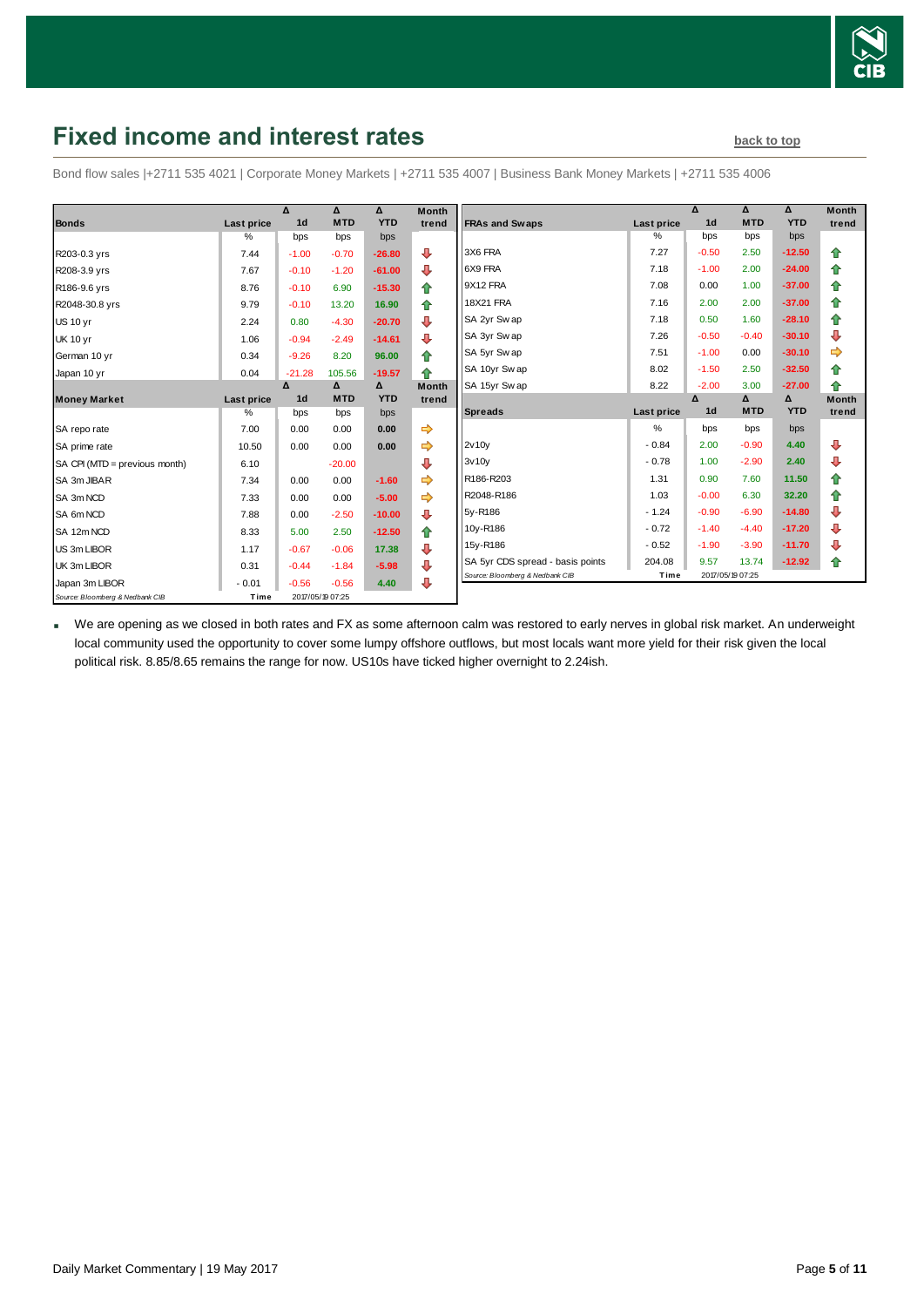

# <span id="page-5-0"></span>**Equities [back to top](#page-0-0)**

Cash equities | +2711 535 4030/31

### **South Africa**

The Top40 ended Thursday's trading session up 0.56% at 47769.40. Steinhoff rallied 3.16% after announcing they were evaluating steps to establish a separate listing of its African retail businesses on the main board of the JSE. In other corporate news, Investec Ltd outperformed in the banking space, adding 2.21%, following a pleasing set of results, while on the downside Sibanye slumped 4.14% following the detailed rights issue announcement which was much more dilutive than expected. A weaker currency supported the rand hedges, but did little to support platinum and gold stocks. Retailers remained under pressure with the likes of Massmart, Truworths and Foschini all losing more than 3%. The value traded at the close was R25billion with the ZAR trading at 13.40 vs the dollar.

### **UK/Europe**

 European markets ended the day lower, but off their worst levels, on growing concerns surrounding US President Donald Trump's administration. In London, a stronger sterling added to the weakness, after UK retail sales beat forecasts. Energy stocks were the amongst the biggest losers, after oil prices fell as the market remained well supplied with crude despite efforts by OPEC to curb production. On the upside, Burberry gained 4.69% after announcing a share buyback and reported that cost savings were on track. The STOXX 600 ended the day down 0.5%, after being down as much as 1.2%. Stocks with exposure to Brazil were under pressure, with the likes of supermarket group Casino and phone groups Telefonica and Telecom Italia falling sharply following bribery allegations against President Michel Terner.

### **USA**

 US markets ended the session firmer, recovering from Wednesday sharp selloff, lifted by strong economic data. The telecoms sector outperformed, after US regulators voted to reverse the "net neutrality" order, which would loosed internet regulations. Amongst some of the bigger movers were Cisco Systems Inc, which fell 7.2% after current quarter revenue forecasts came in below estimates, while Wal-Mart gained 3.2% after their earnings beat estimates.

### **Asia**

- Asian markets are trading mixed this morning, with investors taking a cautious stance amidst the political tensions in both Brazil and the US. In Japan, the Nikkei edged higher, with Takata Corp adding more than 20% after four automakers agreed to a \$553millon settlement to address claims covering owners of almost 16million vehicles with potentially defective Takata air bags.
- Australian stocks were lower, as financial stocks weighed on concerns over the effects of a tax on banks and the potential slowdown in the housing market. Gold stocks were also lower, with Newcrest falling more than 3%. Materials rose, with BHP Billiton and Rio Tinto gaining almost 1% on the back of higher steel and iron ore prices.

|                                 |                   | %Δ      | $\% \Delta$      | $\%$ $\Delta$ | <b>Month</b> |
|---------------------------------|-------------------|---------|------------------|---------------|--------------|
| <b>Developed Markets</b>        | Last price        | $-1d$   | <b>MTD</b>       | <b>YTD</b>    | trend        |
| Dow Jones                       | 20 663.02         | 0.27    | $-1.33$          | 4.56          | ⊕            |
| Nasdag                          | 6 055.13          | 0.73    | 0.12             | 12.48         | ⇑            |
| S&P 500                         | 2 3 6 5 . 7 2     | 0.37    | $-0.78$          | 5.67          | ⊕            |
| DJ Eurostoxx 50                 | 3448.26           | $-0.58$ | $-3.13$          | 4.79          | ⊕            |
| <b>DAX</b>                      | 12 590.06         | $-0.33$ | 1.22             | 9.66          | ⇮            |
| CAC                             | 5 289.73          | $-0.53$ | 0.43             | 8.79          | ⇮            |
| <b>FTSE</b>                     | 7 436.42          | $-0.89$ | 3.23             | 4.11          | 合            |
| ASX200                          | 5726.40           | $-0.21$ | $-3.34$          | 1.07          | ⊕            |
| Nikkei 225                      | 19 594.56         | 0.21    | 2.07             | 2.51          | ♠            |
| <b>MSCI World</b>               | 1880.96           | $-0.09$ | 0.14             | 7.41          | ♠            |
|                                 |                   | %Δ      | $\% \Delta$      | $\Delta_0$    | <b>Month</b> |
| <b>Emerging Markets</b>         | <b>Last price</b> | $-1d$   | <b>MTD</b>       | <b>YTD</b>    | trend        |
| Hang Seng                       | 25 223.98         | 0.35    | 4.61             | 14.65         | ⇑            |
| Shanghai                        | 3 087.91          | $-0.07$ | $-4.18$          | $-0.51$       | ⊕            |
| <b>Brazil Bovespa</b>           | 61 597.05         | $-8.80$ | $-5.21$          | 2.27          | ⊕            |
| India - NSE                     | 30 642.46         | 0.68    | 3.45             | 15.08         | ♠            |
| <b>Russia Micex</b>             | 1967.66           | $-1.34$ | $-1.41$          | $-11.87$      | ⊕            |
| <b>MSCI</b> Emerging            | 988.38            | $-2.01$ | 3.13             | 14.63         | ♠            |
|                                 |                   | %Δ      | $\% \Delta$      | %Δ            | <b>Month</b> |
| <b>SA Indices</b>               | Last price        | $-1d$   | <b>MTD</b>       | <b>YTD</b>    | trend        |
| <b>JSE All Share</b>            | 54 197.12         | 0.36    | 4.11             | 7.00          | ⇑            |
| Top 40                          | 47 769.43         | 0.56    | 5.76             | 8.81          | ⇑            |
| Resi 10                         | 32 573.76         | 0.64    | 0.78             | 1.45          | ⇑            |
| Indi 25                         | 73 969.06         | 0.69    | 8.21             | 15.07         | ♠            |
| Fini 15                         | 14 918.36         | $-0.23$ | 2.30             | $-1.06$       | ♠            |
| Source: Bloomberg & Nedbank CIB | Time              |         | 2017/05/19 07:25 |               |              |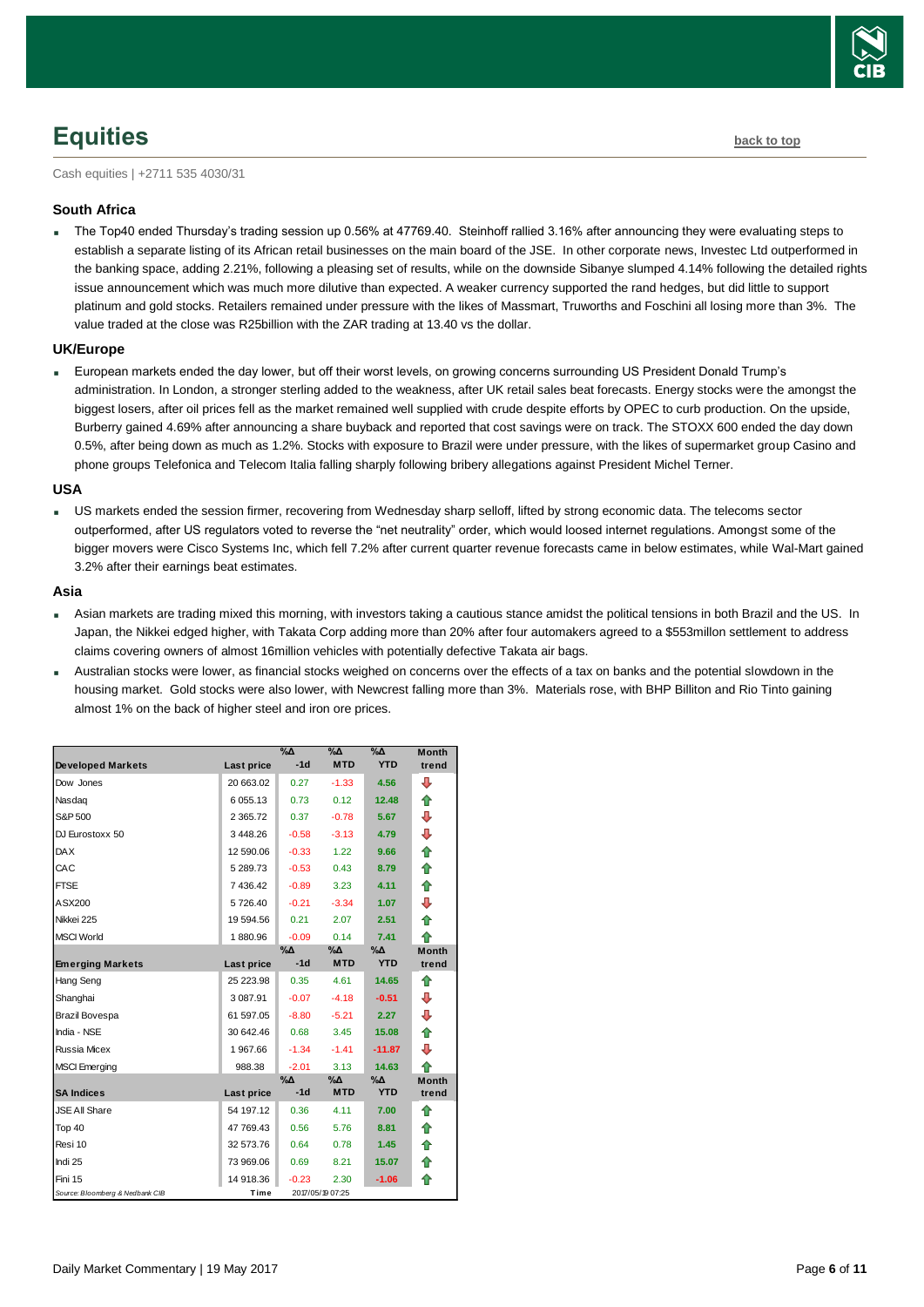

## <span id="page-6-0"></span>**Economics [back to top](#page-0-0)**

Nedbank CIB Market Commentary | CIBMarketComm@Nedbank.co.za | +27 11 294 1753

### **US**

- The US leading indicator rose by a steady 0.3% m/m in April, below consensus of 0.4%. Better labour market conditions contributed positively to the index. Higher consumer goods and ISM new orders, better business investment and credit conditions have also led the index higher. This shows that the economy is expected to see better economic growth over the next 6 to 9 months.
- Philadelphia Fed Business outlook survey surged to 38.8 index points in May, from 22 previously and 18.5 expected. Better shipments were the major driver of the upbeat survey, while most other subcomponents eased.

**Synopsis: We still anticipate 2 more rate hikes by the Fed this year. The main uncertainty is the timing of these hikes; there is a possibility of a rate hike materialising in June and another towards year-end. Growth is expected to accelerate this year, while headline inflation is expected to remain close to, if not above, the 2% target rate over the medium term.**

#### **UK**

- UK retail sales surged by 4% y/y in April, better than expectations of 2.1% and up from 2% in March.
- Sales were driven by a surge in sales of household goods, internet sales, and total non-food store sales. Better weather conditions prompted sales across most subcomponents, even in the face of rapidly rising prices.
- The retail sales data came as a huge surprise, in line with employment data recently this indicates that, against expectations, companies have kept hiring, while consumer spending have resumed after a weak first quarter.
- It is questionable as to whether this is sustained as households will likely feel the pinch of rising prices in coming months as inflation is expected to reach 3%.

**Synopsis: The BOE has sat on the fence regarding monetary policy, indicating the willingness to tolerate inflation breaches, while also being mindful of the adverse impact on the labour market if interest rates were to be hiked. However, the recent indication of higher rates after a possible extended period of unchanged policy rate shows that the hawkish rhetoric is making a comeback. We maintain the view that interest rates will be left unchanged this year, with the longer term outlook dependent on the pace of Brexit proceedings and its impact on the economy.**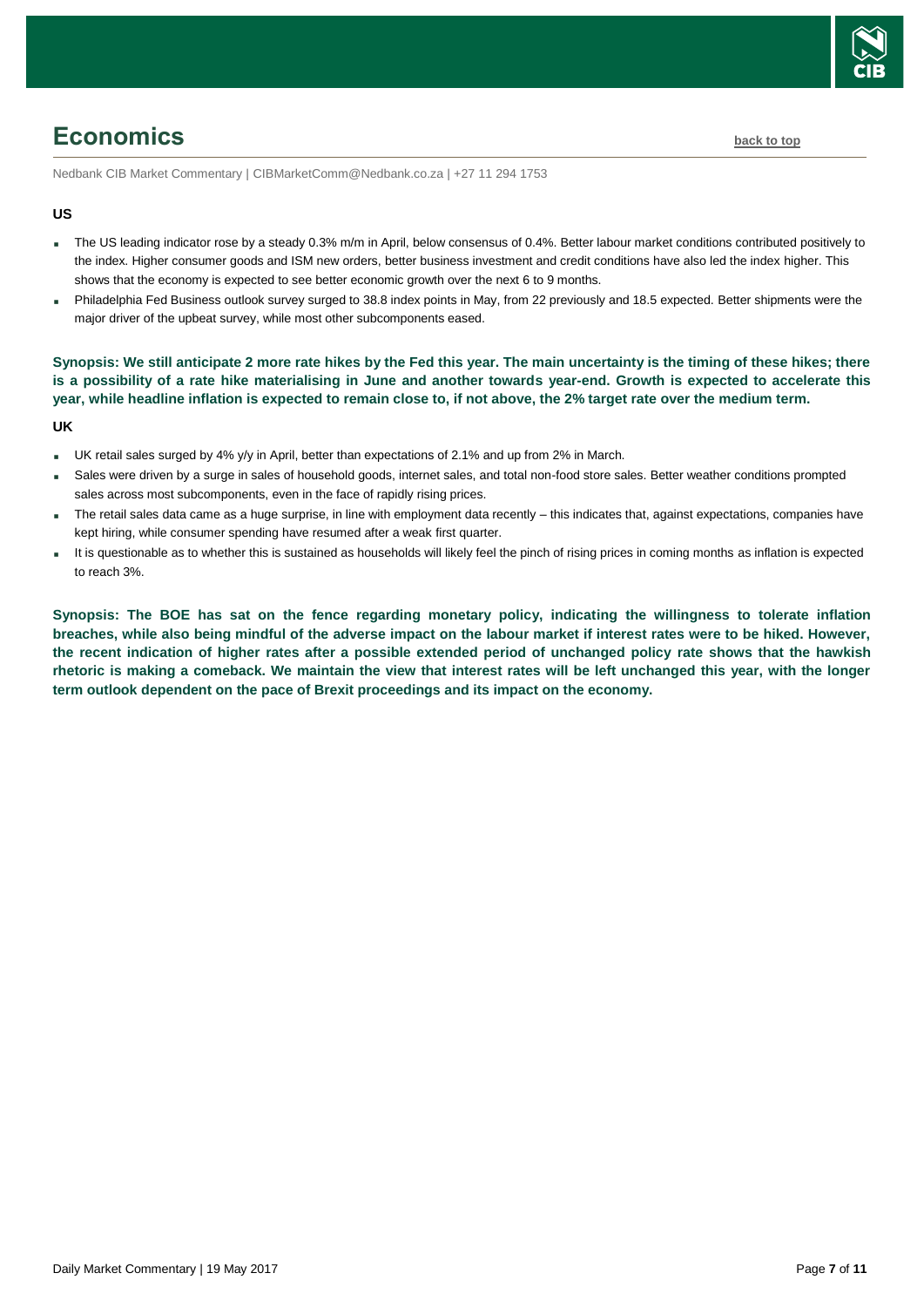

# <span id="page-7-0"></span>**JSE performance [back to top](#page-0-0)**

Nedbank CIB Market Commentary | CIBMarketComm@Nedbank.co.za | +27 11 294 1753

|                                       |            | $\sqrt{2}$ | $\sqrt{2}$       | $\sqrt{2}$ | <b>Month</b> |
|---------------------------------------|------------|------------|------------------|------------|--------------|
| <b>Top40 constituents</b>             | Last price | $-1d$      | <b>MTD</b>       | <b>YTD</b> | trend        |
| AGL: Anglo American Plc               | 185.97     | 0.94       | $-3.10$          | $-4.68$    | ⊕            |
| ANG: Anglogold Ashanti Ltd            | 155.00     | $-1.27$    | 2.52             | 1.59       | ⇑            |
| APN: Aspen Pharmacare Holdings Lt     | 276.48     | $-0.87$    | $-0.27$          | $-2.50$    | ⊕            |
| <b>BGA: Barclays Africa Group Ltd</b> | 141.79     | $-0.58$    | $-3.54$          | $-15.95$   | ⇩            |
| <b>BID: Bid Corp Ltd</b>              | 300.43     | $-2.14$    | 6.11             | 22.55      | ✿            |
| BIL: Bhp Billiton Plc                 | 207.61     | 1.89       | 2.25             | $-5.06$    | ⇑            |
| BTI: British American Tobacco Plc     | 936.45     | $-0.05$    | 3.95             | 20.27      | ⇑            |
| <b>BVT: Bidvest Group Ltd</b>         | 164.66     | $-1.36$    | 3.23             | $-9.15$    | ⇑            |
| CFR : Financiere Richemont-Dep Rec    | 110.37     | 2.13       | $-1.57$          | 21.63      | ⊕            |
| DSY: Discovery Ltd                    | 127.47     | $-1.63$    | $-4.73$          | 11.33      | ⇩            |
| FFA: Fortress Income Fund Ltd-A       | 17.19      | $-0.64$    | $-1.94$          | 3.74       | ⊕            |
| FFB: Fortress Income Fund Ltd         | 34.14      | $-0.35$    | 1.76             | 5.60       | ⇑            |
| FSR: Firstrand Ltd                    | 49.40      | $-0.20$    | $-0.90$          | $-7.09$    | ⊕            |
| GFI: Gold Fields Ltd                  | 51.04      | 1.13       | 16.66            | 17.09      | ⇑            |
| GRT : Grow thpoint Properties Ltd     | 25.20      | 0.24       | $-1.64$          | $-2.67$    | ⇩            |
| IMP: Impala Platinum Holdings Ltd     | 42.24      | $-1.31$    | $-1.65$          | $-1.17$    | ⇩            |
| INL: Investec Ltd                     | 105.62     | 2.21       | 5.46             | 16.39      | ⇑            |
| INP: Investec Plc                     | 104.79     | 1.74       | 5.67             | 15.47      | ⇑            |
| <b>ITU: Intu Properties Plc</b>       | 46.37      | 1.02       | $-2.95$          | $-1.30$    | ⇩            |
| LHC: Life Healthcare Group Holdin     | 28.45      | $-0.42$    | $-0.97$          | $-6.20$    | ⇩            |
| MEI: Mediclinic International Plc     | 150.97     | 2.56       | 7.06             | 16.13      | ⇑            |
| MND: Mondi Ltd                        | 342.78     | $-0.35$    | $-1.14$          | 22.43      | ⊕            |
| MNP: Mondi Plc                        | 344.23     | $-0.24$    | $-0.79$          | 23.50      | ⊕            |
| MRP: Mr Price Group Ltd               | 143.95     | $-0.38$    | $-8.37$          | $-9.78$    | ⊕            |
| MTN: Mtn Group Ltd                    | 119.94     | $-1.12$    | $-5.19$          | $-4.94$    | ⇩            |
| NED: Nedbank Group Ltd                | 214.60     | $-1.11$    | -4.81            | $-9.88$    | ⊕            |
| NPN: Naspers Ltd-N Shs                | 2762.00    | 1.36       | 8.80             | 37.13      | ⇑            |
| NTC: Netcare Ltd                      | 26.54      | $-2.32$    | 0.11             | $-16.65$   | 合            |
| OML: Old Mutual Plc                   | 33.41      | 0.06       | $-0.83$          | $-2.99$    | ₽            |
| RDF: Redefine Properties Ltd          | 10.83      | $-0.55$    | $-1.55$          | $-3.22$    | ⊕            |
| REI: Reinet Investments Sa-Dr         | 32.38      | 0.90       | 4.38             | 20.82      | ⇑            |
| REM: Remgro Ltd                       | 225.17     | 0.60       | 1.50             | 0.95       | ⇑            |
| RMH: Rmb Holdings Ltd                 | 61.83      | $-0.53$    | 0.80             | $-6.88$    | 合            |
| SAP: Sappi Limited                    | 102.00     | $-1.48$    | 2.72             | 13.40      | ✿            |
| SBK: Standard Bank Group Ltd          | 144.90     | $-1.33$    | $-2.33$          | $-4.51$    | ⇩            |
| SHP: Shoprite Holdings Ltd            | 198.00     | 0.55       | $-5.62$          | 15.48      | ⇩            |
| SLM: Sanlam Ltd                       | 69.96      | $-0.72$    | $-1.31$          | 11.22      | ⇩            |
| SNH: Steinhoff International H Nv     | 69.12      | 3.16       | 1.50             | $-3.03$    | ⇑            |
| SOL: Sasol Ltd                        | 411.71     | 0.17       | 0.42             | 3.21       | ✿            |
| TBS: Tiger Brands Ltd                 | 388.16     | $-1.20$    | $-3.91$          | $-2.43$    | ⊕            |
| TRU: Truw orths International Ltd     | 72.69      | $-3.43$    | $-15.99$         | $-8.76$    | ⊕            |
| VOD: Vodacom Group Ltd                | 160.85     | 0.37       | 6.38             | 5.54       | ⇑            |
| WHL: Woolw orths Holdings Ltd         | 68.39      | -0.96      | -5.67            | $-3.70$    | ⇩            |
| Source: Bloomberg & Nedbank CIB       | Time       |            | 2017/05/19 07:25 |            |              |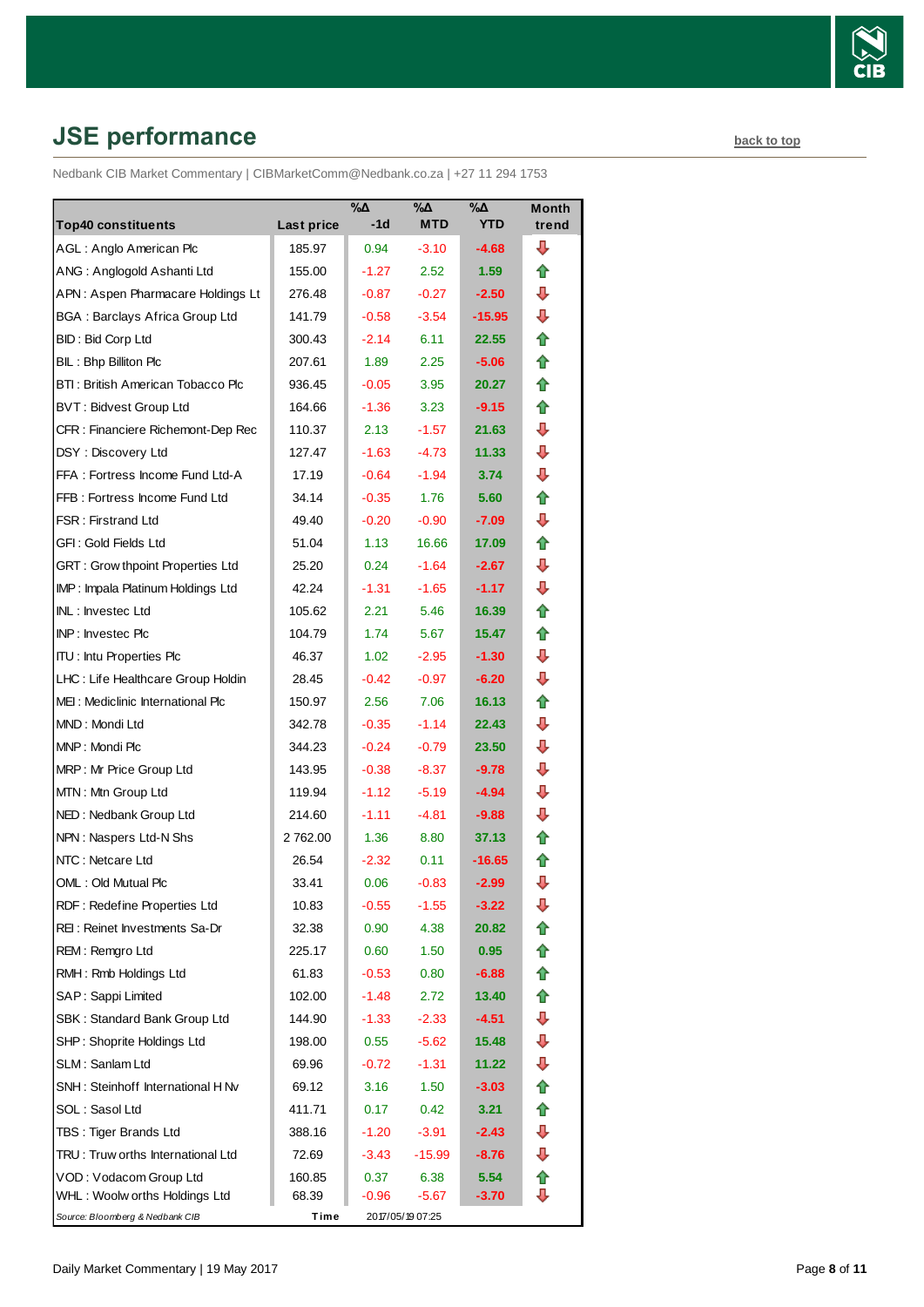

# <span id="page-8-0"></span>Last day to trade **[back to top](#page-0-0)**

Susan Correia [| Scorreia@Nedbankcapital.co.za](mailto:Scorreia@Nedbankcapital.co.za) | +27 11 295 8227

| Share code    | Share name                             | Dividend / interest rate                        |
|---------------|----------------------------------------|-------------------------------------------------|
| 23 May 2017   |                                        |                                                 |
| <b>APK</b>    | Astrapak Ltd                           | Unbundling 1 Master Plastic shares: 1 APK       |
| <b>BNPASI</b> | BNP Paribas ASI ETN 4Mar2019           | Redemption of certificates                      |
| <b>BNPEUR</b> | BNP Paribas EUR ETN 4Mar2019           | Redemption of certificates                      |
| <b>BNPUSA</b> | BNP Paribas USA ETN 4Mar2019           | Redemption of certificates                      |
| <b>BNPWOR</b> | BNP Paribas WOR ETN 4Mar2019           | Redemption of certificates                      |
| GAI           | <b>GAIA Infrastructure Capital Ltd</b> | dividend @ 6.50cps                              |
| <b>IHL</b>    | Inter Hotel Prop Ltd                   | dividend @ 38.6144cps                           |
| IMRP3         | IM Redeemable Prefs 3Nov21             | dividend @ 2432.626060cps                       |
| IMRP6         | IM Redeemable Prefs 6Aug21             | dividend @ 6737.022960cps                       |
| <b>MNK</b>    | Montauk Holdings Limited               | dividend @ 39.50cps                             |
| <b>NFGOVI</b> | Newfunds GOVI ETF                      | Distribution (if any) TBA on or before 15/06/17 |
| <b>NFILBI</b> | Newfunds ILBI ETF                      | Distribution (if any) TBA on or before 15/06/17 |
| <b>NFTRCI</b> | Newfunds TRACI 3-M ETF                 | Distribution (if any) TBA on or before 15/06/17 |
| OCT           | Octodec Investments Ltd                | DRIP @ 104.8cps                                 |
| <b>PHM</b>    | Phumelela Gaming & Leisure Ltd         | dividend @ 34cps                                |
| <b>STXRAF</b> | Satrix RAFI 40 Portfolio               | Distribution (if any) TBA on or before 02/06/17 |
| <b>TDHP</b>   | <b>Tradehold Limited A Pref</b>        | dividend @ 19.972820cps                         |

*Source: JSE*

## <span id="page-8-1"></span>**Economic calendar [back to top](#page-0-0) back to top**

Nedbank CIB Market Commentary | CIBMarketComm@Nedbank.co.za | +27 11 294 1753

| <b>Time</b> | <b>Country Event</b> |                                   | Period    | <b>Survey</b>            | Actual        | Prior  | <b>Revised</b> |
|-------------|----------------------|-----------------------------------|-----------|--------------------------|---------------|--------|----------------|
| 18-May      |                      |                                   |           |                          |               |        |                |
| 01:50       | <b>JN</b>            | GDP SA QoQ                        | 1QP       | 0.40%                    | 0.50%         | 0.30%  | $- -$          |
| 01:50       | <b>JN</b>            | GDP Annualized SA QoQ             | 1QP       | 1.80%                    | 2.20%         | 1.20%  | $- -$          |
| 10:30       | UK                   | Retail Sales Inc Auto Fuel YoY    | Apr       | 2.20%                    | 4.00%         | 1.70%  | 2.00%          |
| 14:30       | <b>US</b>            | Initial Jobless Claims            | $13$ -May | 240k                     | 232k          | 236k   | $- -$          |
| 14:30       | <b>US</b>            | <b>Continuing Claims</b>          | 06-May    | 1950k                    | 1898k         | 1918k  | 1920k          |
| 14:30       | US                   | Philadelphia Fed Business Outlook | May       | 18.8                     | 38.8          | 22     | $- -$          |
| 16:00       | US                   | Leading Index                     | Apr       | 0.30%                    | 0.30%         | 0.40%  | 0.30%          |
| 19-May      |                      |                                   |           |                          |               |        |                |
| 08:00       | <b>GE</b>            | PPI YoY                           | Apr       | 3.20%                    | $- -$         | 3.10%  | --             |
| 10:00       | EC                   | <b>ECB Current Account SA</b>     | Mar       | $\overline{\phantom{a}}$ | $\sim$ $\sim$ | 37.9b  | --             |
| 16:00       | EC                   | Consumer Confidence               | May A     | $-3$                     | $- -$         | $-3.6$ | --             |

*Source: Bloomberg*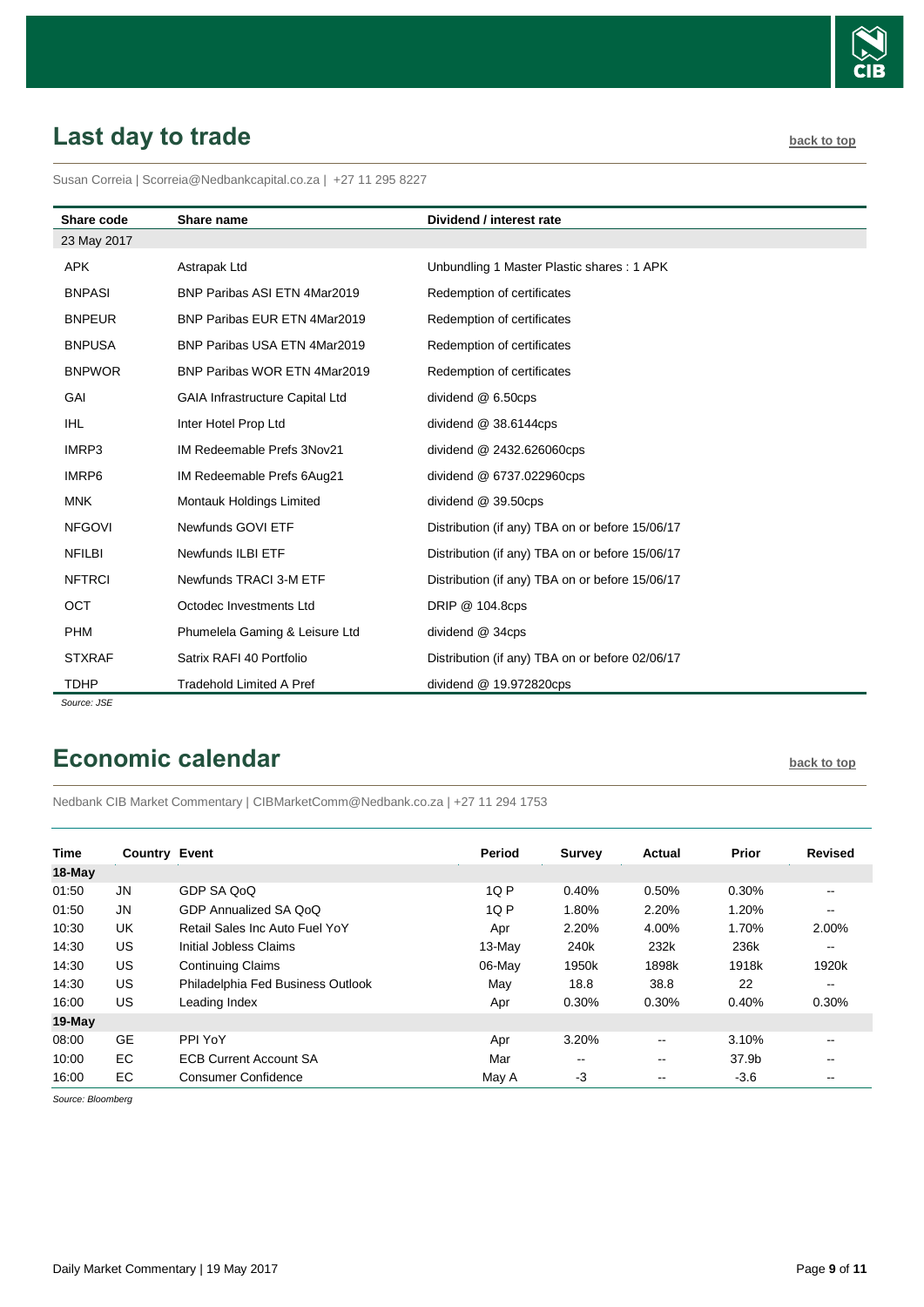

### <span id="page-9-0"></span>**Contacts**

**Treasury: Economic Analyst Reezwana Sumad** (011) 294 1753

**ALM Portfolio Management** (011) 535 4042

**Equities Sales and Distribution** (011) 535 4030/31

**Forex Institutional Sales Desk** (011) 535 4005

**Interest Rate Swaps & FRA's Trading** (011) 535 4004

**Money Market Institutional Sales Desk** (011) 535 4008

**Bond Trading** (011) 535 4021

**Forex Business Banking Sales Desk** (011) 535 4003

**Forex Retail Sales Desk** (011) 535 4020

**Money Market Business Banking Sales Desk** (011) 535 4006

**Non Soft & Soft Commodities Trading** (011) 535 4038

**Credit Derivatives**  (011) 535 4047

**Forex Corporate Sales Desk** JHB (011) 535 4002; DBN (031) 327 3000; CTN (021) 413 9300

**Inflation Trading** (011) 535 4026

**Money Market Corporate Sales Desk** JHB (011) 535 4007; DBN (031) 327 3000; CTN (021) 413 9300

**Preference shares desk** (011) 535 4072